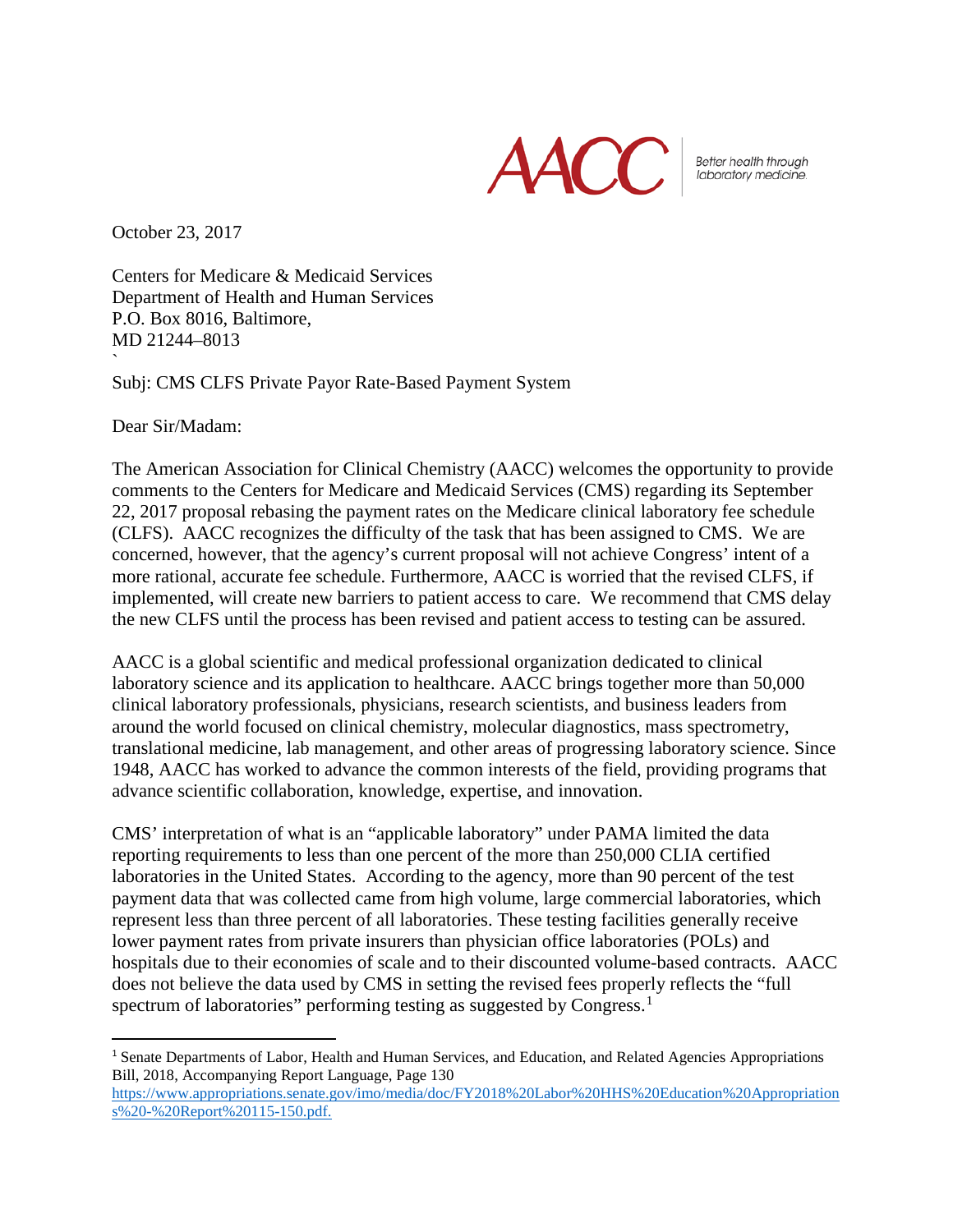CMS October 23, 2017 Page Two

l

AACC agrees that hospital inpatient and bundled payments should not be reported, since laboratory payments cannot be separated from overall hospital reimbursement under these payment models. However, many hospitals conduct outreach testing that should have been subjected to the reporting requirements. A 2016 study conducted by the Department of Health and Human Services (HHS) Office of the Inspector General (OIG) study, *Medicare Payments for Clinical Laboratory Tests in 2015: Year 2 of Baseline Data, reported that hospitals account for* 24 percent of all Part B laboratory payments or approximately \$1.7 billion of the \$7 billion Medicare spends annually on laboratory tests.<sup>[2](#page-1-0)</sup> Yet CMS obtained information from only 21 of the 9,075 hospitals in the United States, representing **one percent** of the payment data used to set the proposed fees.

Similarly, CMS obtained reimbursement data from only 1,106 out of nearly 123,000 POLs accounting for **7.5 percent** of the payment information used in developing the rates. The same 2016 OIG report indicated that POLs receive 20 percent of all Medicare Part B payments for laboratory services. Therefore, hospitals and POLS combined represent 44 percent of all Medicare Part B lab payments, but only account for 8.5 percent of the market data used in setting the fees. AACC believes that CMS' almost exclusive reliance on payment data from commercial laboratories undermines the validity its proposed fees and contributes to deeper cuts than Congress intended.

One unintended consequence of the proposed CLFS is that it may force many laboratories to stop or significantly curtail their testing, particularly rural hospitals, small health clinics, and POLs. CMS projects that 75 percent of all laboratory fees will be cut in 2018 with 58 percent of the tests cut so severely the reductions will be phased in over three years as required by statute. Each unnecessary cut in laboratory reimbursement, however, likely means fewer laboratories and less patient access to testing services. AACC urges CMS to redefine the definition of an "applicable laboratory" to ensure that more data from hospitals and POLs is gathered and utilized in calculating the new CLFS rates. When doing so, CMS should modify the reporting process to make it more transparent and less burdensome for laboratories.

In conjunction with revising the proposal, AACC recommends that CMS conduct and publicly release a preliminary analysis on the impact of proposed fees on the laboratory market and the provision of healthcare. Specifically, the study should address, at a minimum:

- How the new CLFS would alter the menu of testing services provided by the differing types of laboratories;
- The financial impact of the new CLFS on the differing types of laboratories; and
- Most importantly, what impact the new CLFS would have on patient access to testing, particularly geographic or population-based differences.

<span id="page-1-0"></span><sup>&</sup>lt;sup>2</sup> Department of Health and Human Services, Office of the Inspector General, Medicare Payments for Clinical Laboratory Tests in 2015: Year 2 of Baseline Data, page 8 [https://oig.hhs.gov/oei/reports/oei-09-16-00040.pdf.](https://oig.hhs.gov/oei/reports/oei-09-16-00040.pdf)